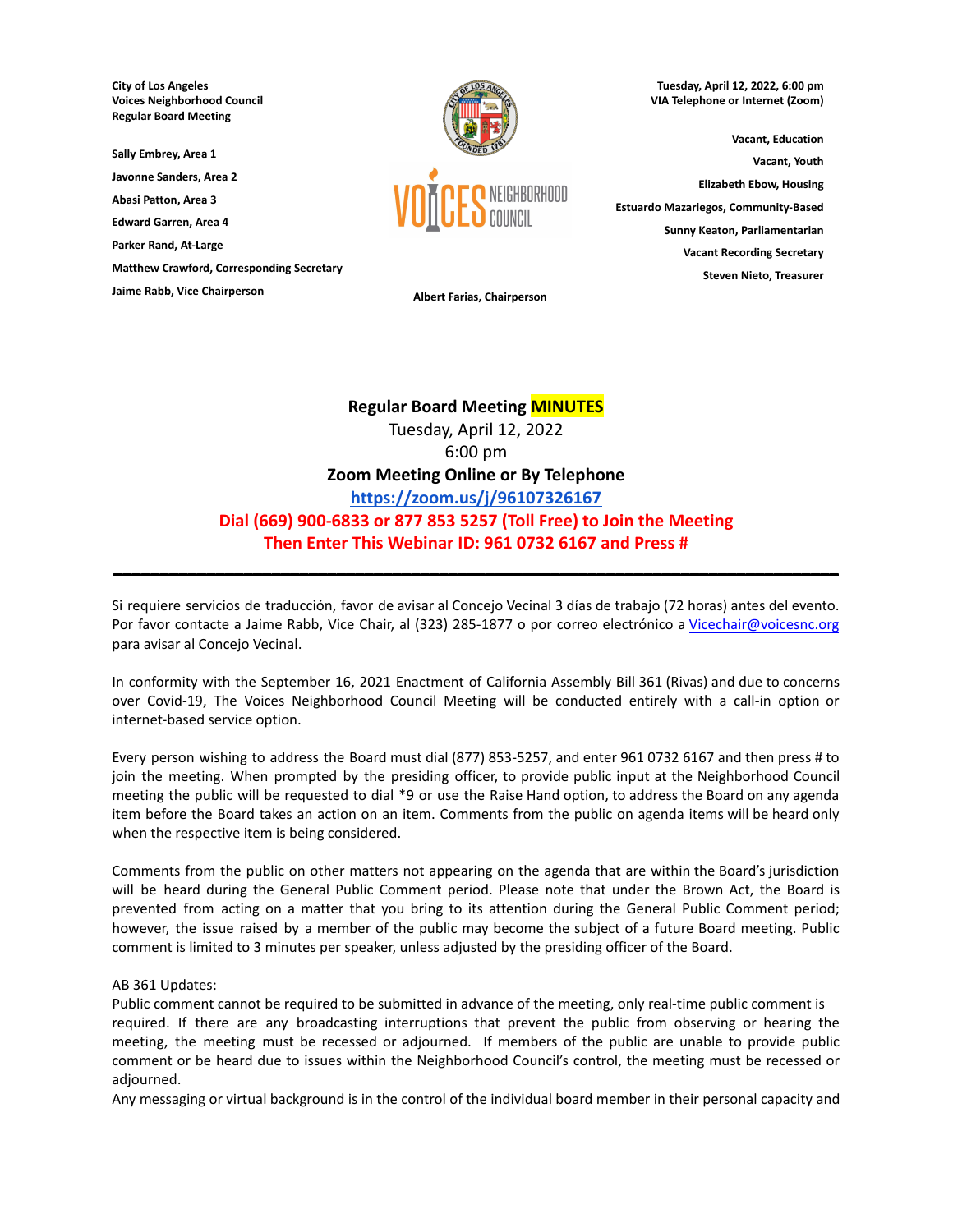does not reflect any formal position of the Neighborhood Council or the City of Los Angeles.

## **QUORUM**

The Voices Neighborhood Council has 14 elected positions and one nominated position. The Voices Neighborhood Council must have eight members present for quorum to conduct official business.

## *AGENDA FOR 4/12/2022*

*Call to Order @6:07pm Roll Call: Present: A. Farias, J. Rabb, P. Rand, S. Keaton, E. Garren, E. Ebow, S. Nieto, M. Crawford, E. Mazariegos, J. Sanders Tardy: A. Patton Absent: S. Embrey*

## **Action Items**

All items listed are designated for discussion and possible action by the Voices Neighborhood Council. Council items identified as presentations may be proposed for action by the Council and will be reflected as such in the meeting minutes.

| Item             | Reference<br><b>Number</b> | <b>Matter</b>                                                                                                                                                                                                                                                                                                                                                                                                                                                                                                                                                                                                                                                                                                                                                                                                                                                                                                                                                                                                                                                                                                                                                                                                                                                                                                                                                                   |  |  |  |
|------------------|----------------------------|---------------------------------------------------------------------------------------------------------------------------------------------------------------------------------------------------------------------------------------------------------------------------------------------------------------------------------------------------------------------------------------------------------------------------------------------------------------------------------------------------------------------------------------------------------------------------------------------------------------------------------------------------------------------------------------------------------------------------------------------------------------------------------------------------------------------------------------------------------------------------------------------------------------------------------------------------------------------------------------------------------------------------------------------------------------------------------------------------------------------------------------------------------------------------------------------------------------------------------------------------------------------------------------------------------------------------------------------------------------------------------|--|--|--|
| $\mathbf{1}$ .   | 0422-01                    | General Public Comment on Non-Agenda Items (limit 3 minutes per speaker) 37 Congressional District<br>starting soon elections; register to vote by May 23, 2022.                                                                                                                                                                                                                                                                                                                                                                                                                                                                                                                                                                                                                                                                                                                                                                                                                                                                                                                                                                                                                                                                                                                                                                                                                |  |  |  |
| 2.               | 0422-02                    | <b>Community/Government Reports and Announcements</b><br>A. LAPD Senior Lead Officers -Southwest and 77th St. SLO Canizales gave a crime update with an<br>increase of vehicle thefts. June 11th etching personal identification on catalytic converters.<br>Office of Supervisor Holly Mitchell's office - Alfonso Ruiz-Delgado Not present<br>B.<br>State Senator Sydney Kamlager-Dove's office - Josef Siroky Housing questions/assistance/senate<br>C.<br>bill/Cal Trans questions<br>D. Congressmember Karen Bass' office - Allen Moret - Federal agencies assistance office 323-965-1422<br>Council District 9 - Kendal Lake Vermont Square Park Spring themed event Friday, 4/15, free food,<br>E.<br>music, etc. 3pm-6pm; Tree trimming on 41st St/59th St. around our area, some speed humps being<br>installed.<br>Mayor's Office - Edith Vega Reopening all departments at City Hall on May 4 to public; Albert<br>F.<br>advocate for Summer Night Lights event in Voices NC boundaries<br>G. USC Civic Engagement- Steve Wesson Events at USC Village; eliminated Trojan check on campus; 800<br>sq. community room available to reserve (email Steve Wesson if interested); Public Hearing on 4/15<br>for the new DPS Chief.<br>H. Department of Neighborhood Empowerment- Daniel Johnson Needs roster of PLUM, Outreach and<br><b>Election committee members;</b> |  |  |  |
| 3.               | 0422-03                    | Treasurer's Report: Monthly Expenditure Report<br>Review and discussion of VoicesNC Budget and MERs for March 2022.<br>Member/Committee: S. Nieto, Treasurer<br>Proposed Action 1: Motion to APPROVE the March 2022 MERs. MERs to be submitted by April 30, 2022.<br>Perform BAC. 1: J. Rabb, 2nd: S. Nieto 10 YES, 0 NO, MOTION CARRIES.                                                                                                                                                                                                                                                                                                                                                                                                                                                                                                                                                                                                                                                                                                                                                                                                                                                                                                                                                                                                                                       |  |  |  |
| $\overline{4}$ . | 0422-04                    | <b>Meeting Minutes</b><br>Review and discussion of minutes from the March (3/8/22) meeting.<br>Member/Committee: A. Farias<br>Proposed Action: Motion to APPROVE the minutes for the March 2022 General Board Meeting. 1: J. Rabb,<br>2nd: M. Crawford 10 YES, 0 NO, MOTION CARRIES.                                                                                                                                                                                                                                                                                                                                                                                                                                                                                                                                                                                                                                                                                                                                                                                                                                                                                                                                                                                                                                                                                            |  |  |  |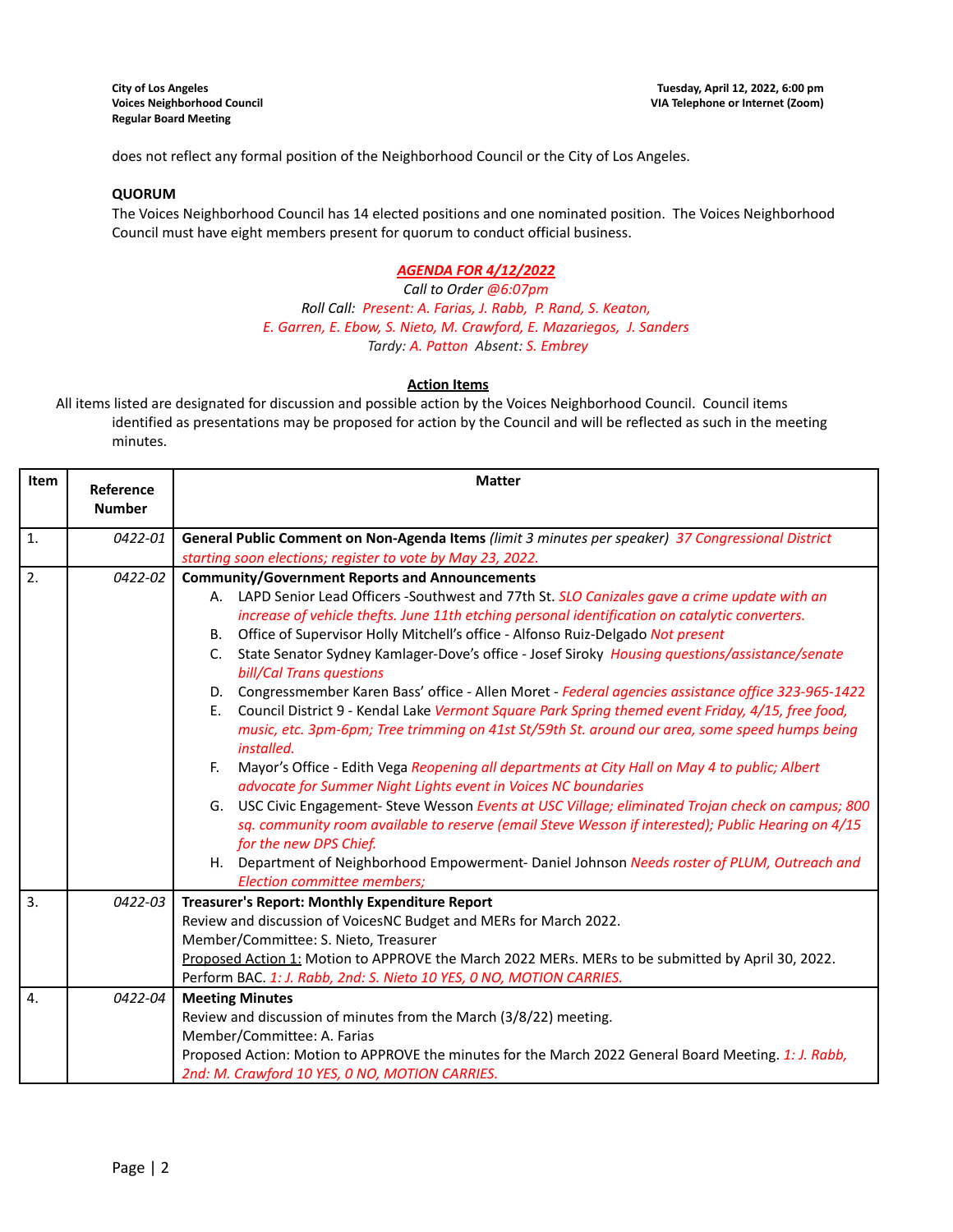| 5.  | 0422-05 | <b>Vermont Transit Corridor Presentation</b>                                                                                                                                                               |  |  |
|-----|---------|------------------------------------------------------------------------------------------------------------------------------------------------------------------------------------------------------------|--|--|
|     |         | Presentation by Lilian De Loza-Gutierrez, John Saito, Metro                                                                                                                                                |  |  |
|     |         | Member/Committee: A. Farias                                                                                                                                                                                |  |  |
|     |         | No Proposed Action Do it all: immediate bus improvements; implement medium-term BRT; and plan for                                                                                                          |  |  |
|     |         | future rail; Light Rail needed immediately; need bike lanes that are protected on the inside lane not outside.                                                                                             |  |  |
|     |         | Request Metro come back to present at a Planning & Land Use Committee meeting for further discussion.                                                                                                      |  |  |
| 6.  | 0422-06 | Presentation by City Planning, Fabiola Inzunza                                                                                                                                                             |  |  |
|     |         | Member/Committee: A. Farias                                                                                                                                                                                |  |  |
|     |         | No Proposed Action South LA CPIO Amendment - Community Plan Implementation Overlay; adds design                                                                                                            |  |  |
|     |         | standards to the properties; Request City Planning come back to present at a Planning & Land Use Committee                                                                                                 |  |  |
|     |         | meeting for further discussion.                                                                                                                                                                            |  |  |
| 7.  | 0422-07 | <b>Presentation on Get Out To Vote Plan</b>                                                                                                                                                                |  |  |
|     |         | Member/Committee: E. Mazariegos / J. Rabb / BOP Committee                                                                                                                                                  |  |  |
|     |         | Proposed Action 1: Motion to APPROVE design and printing not to exceed \$1,000 for door hangers/material                                                                                                   |  |  |
|     |         | to increase voter turnout for elections. Tabled                                                                                                                                                            |  |  |
|     |         | Proposed Action 2: Motion to APPROVE not to exceed \$250 for volunteers for snacks/refreshments to                                                                                                         |  |  |
|     |         | increase voter turnout for elections. Tabled                                                                                                                                                               |  |  |
| 8.  | 0422-08 | Heart of SouthLA Campaign / Light Pole Banners / Bus Benches & Shelters / Swag                                                                                                                             |  |  |
|     |         | Member/Committee: J. Rabb / BOP Committee                                                                                                                                                                  |  |  |
|     |         | Proposed Action 1: Motion to APPROVE letter to be sent to Councilmember Curren Price to approve the light                                                                                                  |  |  |
|     |         | pole banners within our area to City Council. Banner permits have a 2 year term however motions must be                                                                                                    |  |  |
|     |         | approved every year by City Council. 1: E. Garren, 2nd: J. Rabb 9 YES, 0 NO, MOTION CARRIES.                                                                                                               |  |  |
|     |         | Proposed Action 2: Motion to APPROVE printing & installation of 16-20 light pole banners not to exceed                                                                                                     |  |  |
|     |         | \$6,000. 1: E. Garren, 2nd: M. Crawford 9 YES, 0 NO, MOTION CARRIES.                                                                                                                                       |  |  |
|     |         | Proposed Action 3: Motion to APPROVE purchase of hand sanitizers, Rocket Rules Sense of Safety Coloring                                                                                                    |  |  |
|     |         | Books, Blinking Lights for backpacks not to exceed \$3,000. 1: E. Garren, 2nd: M. Crawford 9 YES, 0 NO,                                                                                                    |  |  |
|     |         | <b>MOTION CARRIES.</b>                                                                                                                                                                                     |  |  |
| 9.  | 0422-09 | <b>Exposition Park Master Plan Funding</b>                                                                                                                                                                 |  |  |
|     |         | Member/Committee: E. Mazariegos/PLUM                                                                                                                                                                       |  |  |
|     |         | Proposed Action: Motion to APPROVE a resolution supporting state funding for the development of the<br>Exposition Park Master Plan South Lawn. 1: J. Rabb, 2nd: S. Keaton 9 YES, 0 NO, MOTION CARRIES. cc' |  |  |
|     |         | Councilmember Curren Price, LA City Council, Mayor Garcetti's office on letter.                                                                                                                            |  |  |
| 10. | 0422-10 | <b>Committee &amp; Liaison Reports Assignments</b>                                                                                                                                                         |  |  |
|     |         | Council to report on committee and liaison activities and invite interested stakeholders to participate in                                                                                                 |  |  |
|     |         | scheduled meetings.                                                                                                                                                                                        |  |  |
|     |         | • BOP Committee Meeting on Monday, 4/18 at 6pm                                                                                                                                                             |  |  |
|     |         | . Planning & Land Use Committee Meeting on Tuesday, 4/19 at 6pm                                                                                                                                            |  |  |
|     |         | • Health and Safety Committee                                                                                                                                                                              |  |  |
|     |         | • Budget & Finance Committee                                                                                                                                                                               |  |  |
|     |         | • Ad hoc Sustainability Committee                                                                                                                                                                          |  |  |
|     |         | • Ad hoc Business Committee                                                                                                                                                                                |  |  |
|     |         | • LA LGBTQ+ Alliance of Neighborhood Councils Liaison                                                                                                                                                      |  |  |
|     |         | • CPAB - 77th Liaison & Southwest Liaison                                                                                                                                                                  |  |  |
|     |         | • Homeless Liaison                                                                                                                                                                                         |  |  |
|     |         | • SLAANC Liaison                                                                                                                                                                                           |  |  |
|     |         | • Area Representatives (1, 2, 3, 4 and At-Large)                                                                                                                                                           |  |  |
|     |         | Proposed Action: Council to establish standing committee, to assign committee chairs, members and liaisons                                                                                                 |  |  |
| 11. | 0422-11 | <b>Voices Vacancies</b>                                                                                                                                                                                    |  |  |
|     |         |                                                                                                                                                                                                            |  |  |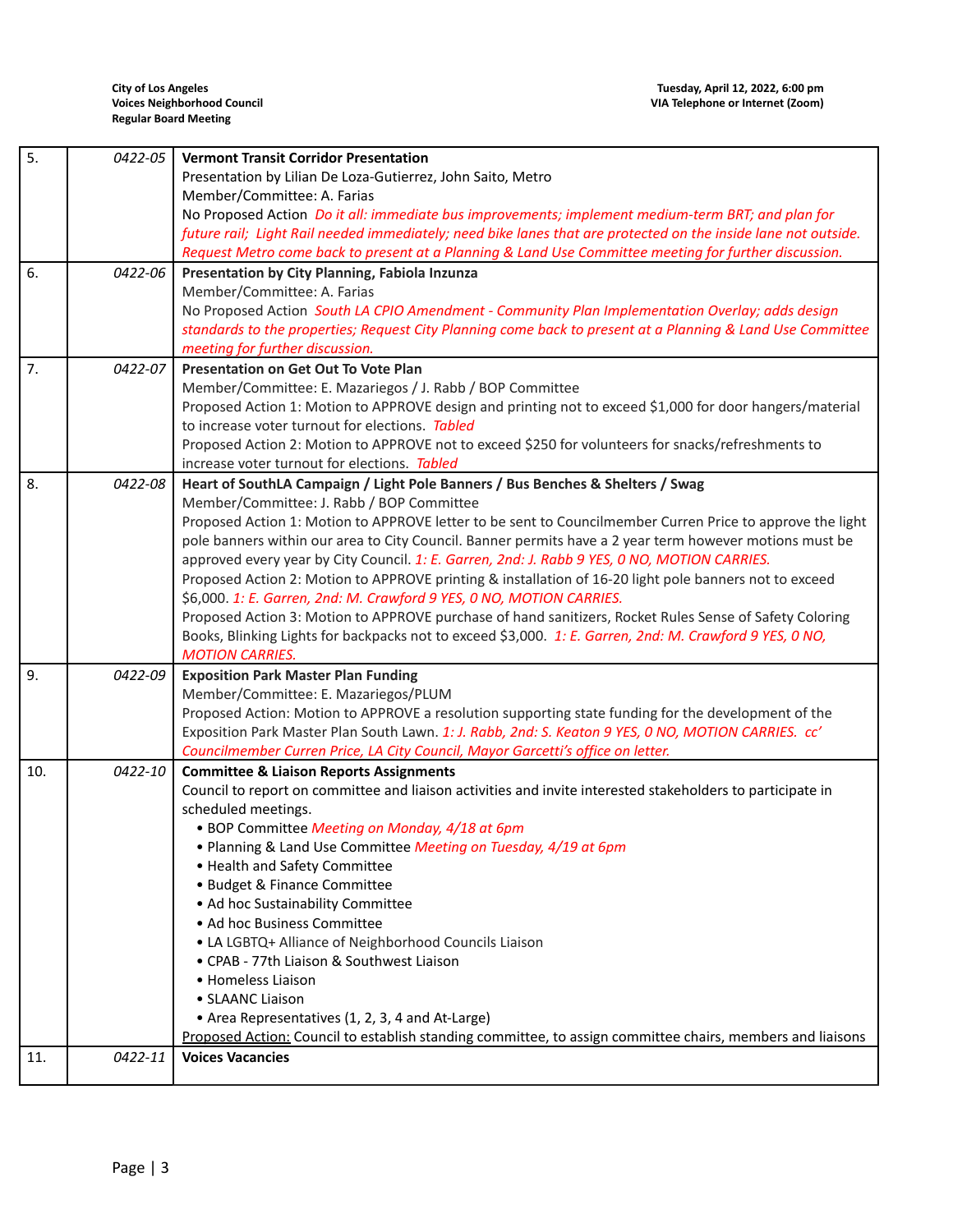|     |         | Review and discussion of vacant council seat, unassigned committees, liaisons, liaison alternates, and   |
|-----|---------|----------------------------------------------------------------------------------------------------------|
|     |         | recruitment of community stakeholders for committee assignment. Discuss council member absences. Invite  |
|     |         | all committee members to be sworn in during the February meeting.                                        |
|     |         | Member/Committee: A. Farias                                                                              |
|     |         | Proposed Action: 1) Council to appoint vacant board seats - Recording Secretary, Education Rep and Youth |
|     |         | Rep.                                                                                                     |
|     |         | Proposed Action: Recording Secretary Letter of Intent submitted by Jason Saunders                        |
|     |         | 1: E. Garren, 2nd: J. Rabb 9 YES, 0 NO, MOTION CARRIES.                                                  |
| 12. | 0422-12 | <b>General Board Announcements on Non-Agenda Items (Not for Discussion)</b>                              |

## **ADJOURNMENT @ 8:15pm**

As a covered entity under Title II of the Americans with Disabilities Act, the City of Los Angeles does not discriminate on the basis of disability and upon request will provide reasonable accommodation to ensure equal access to its programs, services, and activities. Sign language interpreters, assistive listening devices, or other auxiliary aids and/or services may be provided upon request. To ensure availability of services, please make your request at least 3 business days (72 hours) prior to the meeting by contacting the Department of Neighborhood Empowerment by calling (213) 978-1551 or email: NCsupport@lacity.org

**PUBLIC POSTING OF AGENDAS** – Neighborhood Council agendas are posted for public review as follows:

- Vermont Square Library, 1201 W. 48th St. Los Angeles, CA 90037
- [www.voicesnc.org](http://www.voicesnc.org)
- You can also receive our agendas via email by subscribing to L.A. City's Early [Notification](https://www.lacity.org/government/subscribe-agendasnotifications/neighborhood-councils) System (ENS)

## **NOTICE TO PAID REPRESENTATIVES-**

If you are compensated to monitor, attend, or speak at this meeting, City law may require you to register as a lobbyist and report your activity. See Los Angeles Municipal Code Section 48.01 et seq. More information is available at ethics.lacity.org/lobbying.. For assistance, please contact the Ethics Commission at (213) 978-1960 or [ethics.commission@lacity.org](mailto:ethics.commission@lacity.org).

## **PUBLIC ACCESS OF RECORDS**

In compliance with Government Code section 54957.5, non-exempt writings that are distributed to a majority or all of the board in advance of a meeting may be viewed at our website: [www.VoicesNC.org](http://www.voicesnc.org) or at the scheduled meeting. In addition if you would like a copy of any record related to an item on the agenda, please contact 323-285-1877 or email at: [VoicesNC90037@gmail.com.](mailto:VoicesNC90037@gmail.com)

## **RECONSIDERATION AND GRIEVANCE PROCESS**

For information on the Voices NC's process for board action reconsideration, stakeholder grievance policy, or any other procedural matters related to this Council, please consult the Voices NC Bylaws. The Bylaws are available at our Board meetings and at [www.VoicesNC.org](http://www.voicesnc.org).

## **Voices NC Council Vacancy**

Interested stakeholders can email a Letter of Intent to [chair@voicesnc.org](mailto:chair@voicesnc.org). Additional information about Voices NC is available at [https://VoicesNC.org](https://protect-us.mimecast.com/s/E5C9CqxMrGcYVDosZ0ERi).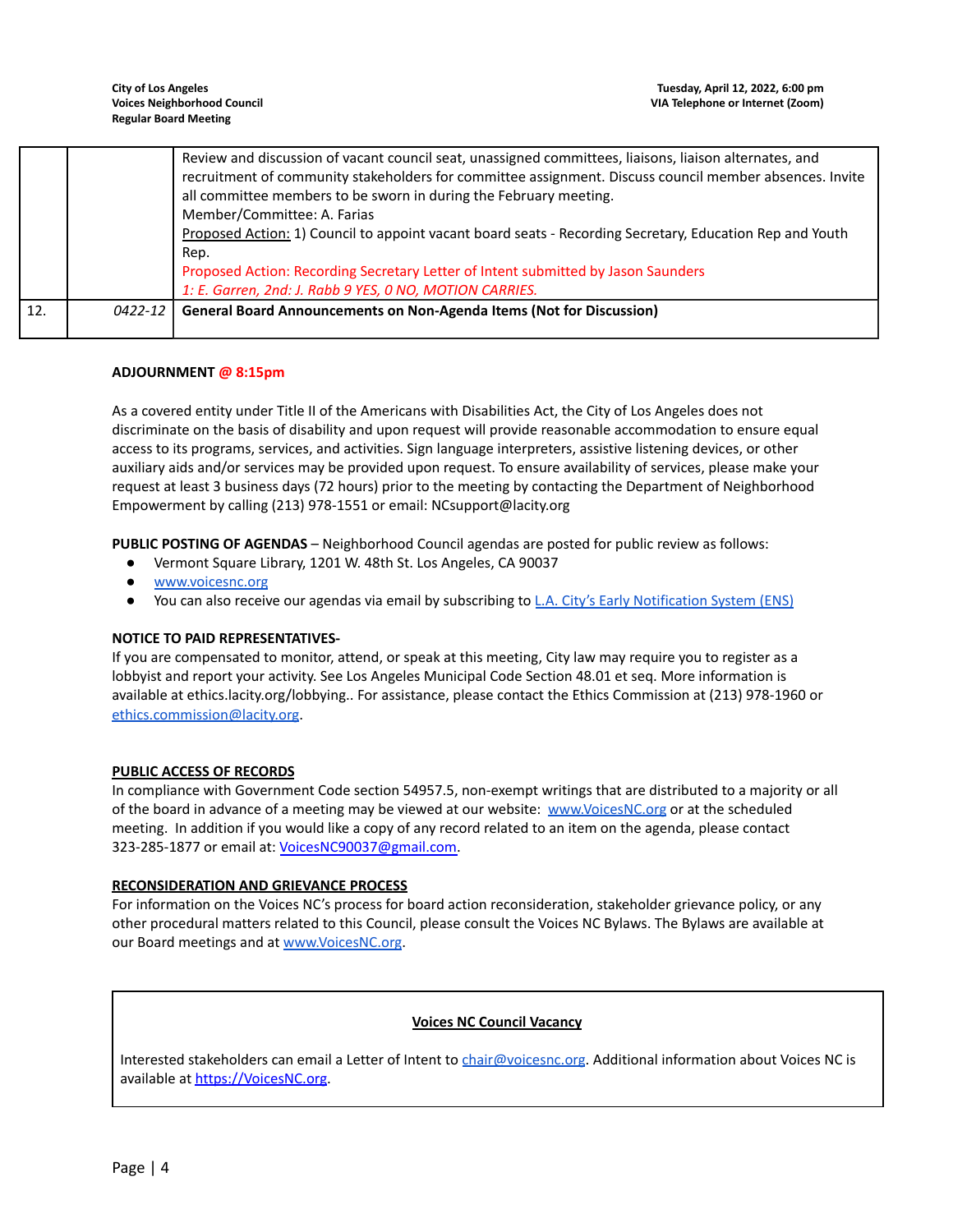| <b>Council Vacancy</b>      | <b>Description</b>                                                                                                                                                                                                                                                                                                                                                                                                                                                                                                                                                |
|-----------------------------|-------------------------------------------------------------------------------------------------------------------------------------------------------------------------------------------------------------------------------------------------------------------------------------------------------------------------------------------------------------------------------------------------------------------------------------------------------------------------------------------------------------------------------------------------------------------|
| 1. Recording Secretary      | The Recording Secretary records the minutes of each regular and special board<br>meeting, maintain and archive all regular and special board meeting records. Make a<br>record of each meeting available to the public and the Board by suitable means in a<br>timely manner. The Recording Secretary may delegate a person to take minutes at a<br>meeting in the event of an absence.                                                                                                                                                                           |
| 2. Education Representative | The Education Representative represents the interest of students and educators within<br>our community. This representative should be informed on the issues and concerns<br>related to educational organizations and institutions within Voices Neighborhood<br>Council boundaries.                                                                                                                                                                                                                                                                              |
| 3. Youth Representative     | The Youth Representative is appointed by the Board and must be at least sixteen (16)<br>years of age at the time of appointment. This representative should be informed on the<br>issues and concerns related to area youth and/or youth culture. If the appointed Youth<br>Representative is less than eighteen (18) years of age, the person is excluded from<br>voting on the (1) expenditure of Voices Neighborhood Council funds; (2) the hiring or<br>firing of staff of the Voices Neighborhood Council; or (3) entering into contracts and<br>agreements. |

| <b>Voices NC Council Liaisons</b> |                                       |                        |                         |
|-----------------------------------|---------------------------------------|------------------------|-------------------------|
| <b>Council Liaison</b>            | <b>Meeting Time</b>                   | <b>Assigned Member</b> | <b>Alternate Member</b> |
| 1. SLAANC                         | Third Thursday of the month (6:30pm)  | <b>Albert Farias</b>   | <b>Matthew Crawford</b> |
| 2. LAPD 77th C-PAB                | Second Thursday of the month (6:00pm) | Jaime Rabb             | <b>Matthew Crawford</b> |
| 3. LAPD Southwest C-PAB           | First Monday of the month (6:30pm)    |                        |                         |
| 4. Homelessness                   | Every Other Month (TBD) (6:30pm)      | Elizabeth Ebow         |                         |
| 5. Resilience/Disaster            | <b>TBD</b>                            |                        |                         |
| <b>Preparedness</b>               |                                       |                        |                         |
| 6. Budget Advocate                | First Monday of the month (7:00pm)    |                        |                         |
| 7. Neighborhood Council           | <b>TBD</b>                            |                        |                         |
| <b>Sustainability Alliance</b>    |                                       |                        |                         |

| <b>Voices NC Council Financial Responsibilities</b> |              |                         |                                 |                                 |
|-----------------------------------------------------|--------------|-------------------------|---------------------------------|---------------------------------|
|                                                     |              |                         |                                 |                                 |
| <b>Primary Signer</b>                               | $2nd$ Signer | <b>Alternate Signer</b> | 1 <sup>st</sup> Bankcard holder | 2 <sup>nd</sup> Bankcard holder |
| S. Nieto (Treasurer)                                | A. Farias    | J. Rabb                 | A. Farias                       | J. Rabb                         |

| <b>Voices NC Standing Committees</b>                                                                                                                                                                                                                     |                        |                    |  |
|----------------------------------------------------------------------------------------------------------------------------------------------------------------------------------------------------------------------------------------------------------|------------------------|--------------------|--|
| All meetings are open to the public and will be posted on www.empowerla.org. All meetings will be held at Vermont<br>Square Library unless otherwise posted. For more about Voices NC Standing Committees refer to Bylaws, Article VI, and<br>Section 1. |                        |                    |  |
| <b>Standing</b><br><b>Committees</b>                                                                                                                                                                                                                     | <b>Assigned Member</b> | <b>Description</b> |  |
|                                                                                                                                                                                                                                                          |                        |                    |  |

E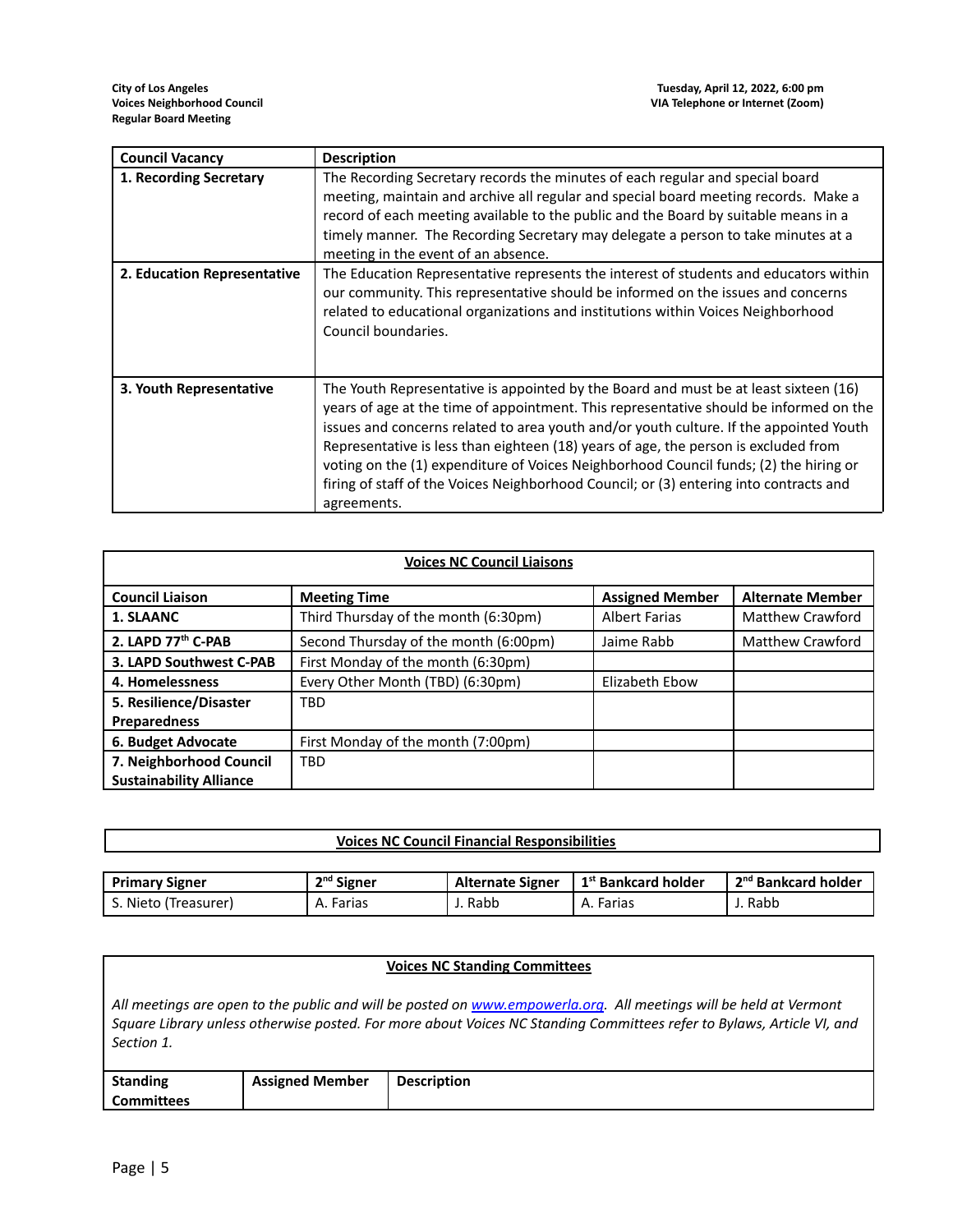| 1. Beautification,        | Sara Zurita     | The BOP Committee will have the responsibility to discuss issues, promote                                               |
|---------------------------|-----------------|-------------------------------------------------------------------------------------------------------------------------|
| Outreach and              | (stakeholder)   | partnerships on projects and brainstorm ideas to encourage greater                                                      |
| Programming               |                 | community involvement and support. The committee will explore issues                                                    |
| (BOP)                     |                 | and ideas in order to define community identity and values by giving voice                                              |
|                           |                 | to its citizens and providing a form for group action and expression. Also                                              |
|                           |                 | outreach to the VNC stakeholders by utilizing any acceptable and Board                                                  |
|                           |                 | forms<br>of<br>media<br>(e.g.<br>flyers,<br>approved<br>newsletters,<br>print,                                          |
|                           |                 | television/electronic media, signs, banners, website, etc.) to inform                                                   |
|                           |                 | stakeholders regarding projects and events. The Chair selects meeting                                                   |
|                           |                 | site, date and time and meets as directed in these Bylaws.                                                              |
| 2. Budget &               | Steven Nieto    | The Budget and Finance Committee Investigate and pursue sources of                                                      |
| <b>Finance</b>            |                 | income and funding. Make an initial review of project proposals and                                                     |
|                           |                 | provide a report to the VNC board with recommendations. Generate a                                                      |
|                           |                 | budget for each fiscal year, showing planned income and expenditures.                                                   |
|                           |                 | And, maintain the Council budget current and report any issues to the                                                   |
| 3. Planning & Land        | Edward Garren & | Board.<br>The Planning & Land Use Committee shall review, take public input, report                                     |
| <b>Use</b>                | Estuardo        | on and make recommendations of actions to the Board on any land use,                                                    |
|                           | Mazariegos      | beautification, and planning issues affecting the community in order to                                                 |
|                           | (Co-chairs)     | improve the health and quality of life of its citizens. The committee also                                              |
|                           |                 | reviews and recommends action regarding building development projects                                                   |
|                           |                 | requiring land use permits within the VNC boundaries; advocates                                                         |
|                           |                 | positions on land use and building design for the betterment of the                                                     |
|                           |                 | community; and considers and provides recommendations to Council on                                                     |
|                           |                 | other topics, such as rezoning, applications, development permits, and                                                  |
|                           |                 | any subdivision that require council approval.                                                                          |
| <b>4. Senior Services</b> |                 | The Senior Services Committee addresses the needs of senior citizens in                                                 |
|                           |                 | the community and provides an environment where seniors can discuss                                                     |
|                           |                 | current issues, share ideas and voice their concerns. The committee will                                                |
|                           |                 | be supportive of programs and services that provide seniors with                                                        |
|                           |                 | maximum vitality and independence. It will identify, monitor and address                                                |
|                           |                 | issues that have impact upon seniors' quality of life. The committee will                                               |
|                           |                 | promote "Healthy Aging" by creating an environment where individual                                                     |
|                           |                 | differences and needs are recognized; by promoting multicultural                                                        |
|                           |                 | awareness, understanding and interaction; and by serving as a bridge to<br>access government information and resources. |
| 5. Youth &                |                 | The Youth & Education Committee addresses the issues, concerns,                                                         |
| <b>Education</b>          |                 | programs and services related to the education of children, youth and                                                   |
|                           |                 | adults and developing specific strategies and policies for influencing and                                              |
|                           |                 | achieving constructive outcomes within schools, classrooms, and other                                                   |
|                           |                 | education/learning centers that serve the Voices community. Additionally,                                               |
|                           |                 | this committee has the general responsibility to discuss issues, foster                                                 |
|                           |                 | collaboration on projects, and brainstorm ideas to encourage greater                                                    |
|                           |                 | community involvement/support and participation.                                                                        |